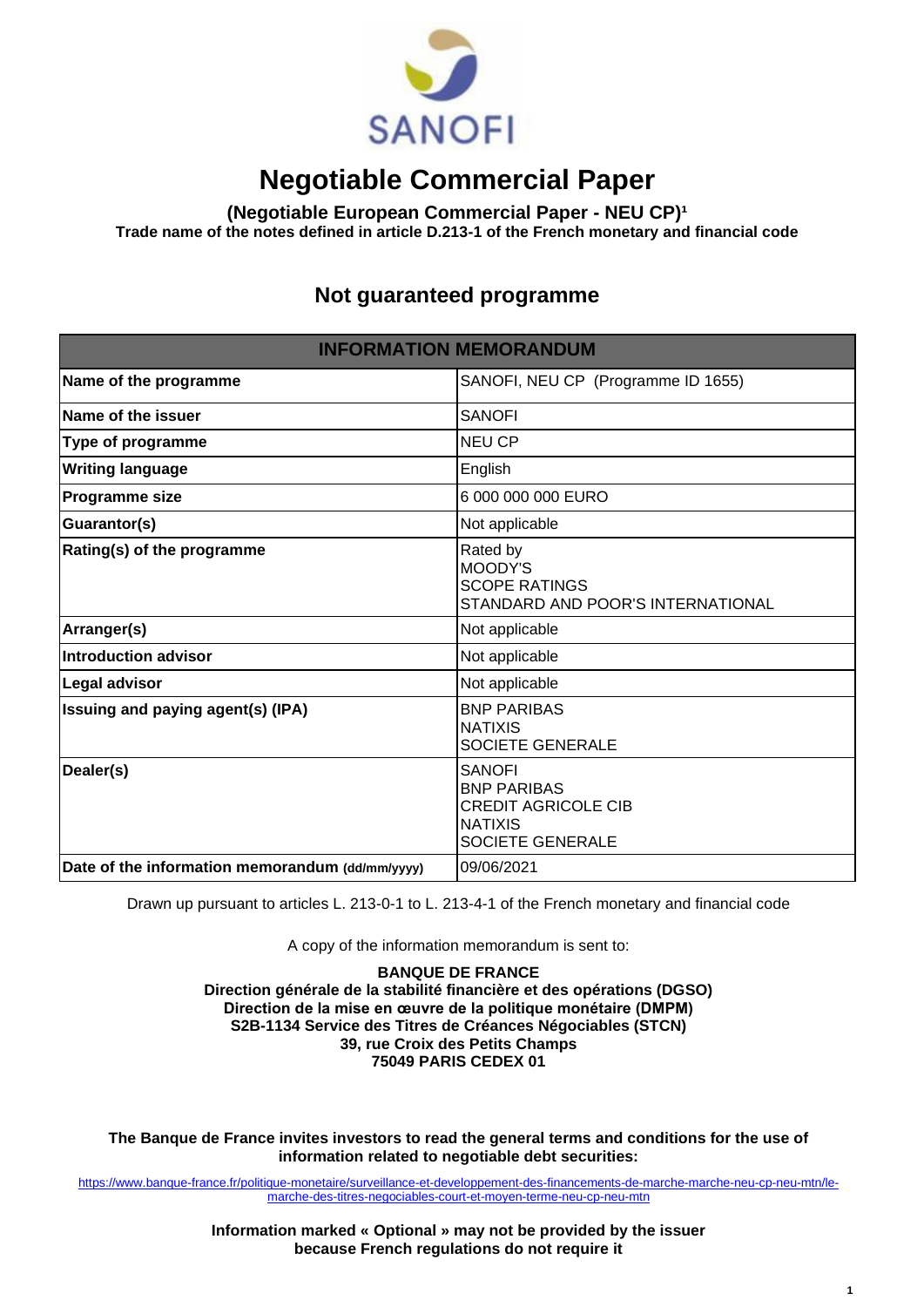#### Avertissement

*Cette documentation financière étant rédigée dans une langue usuelle en matière financière autre que le français, l'émetteur invite l'investisseur, le cas échéant, à recourir à une traduction en français de cette documentation.*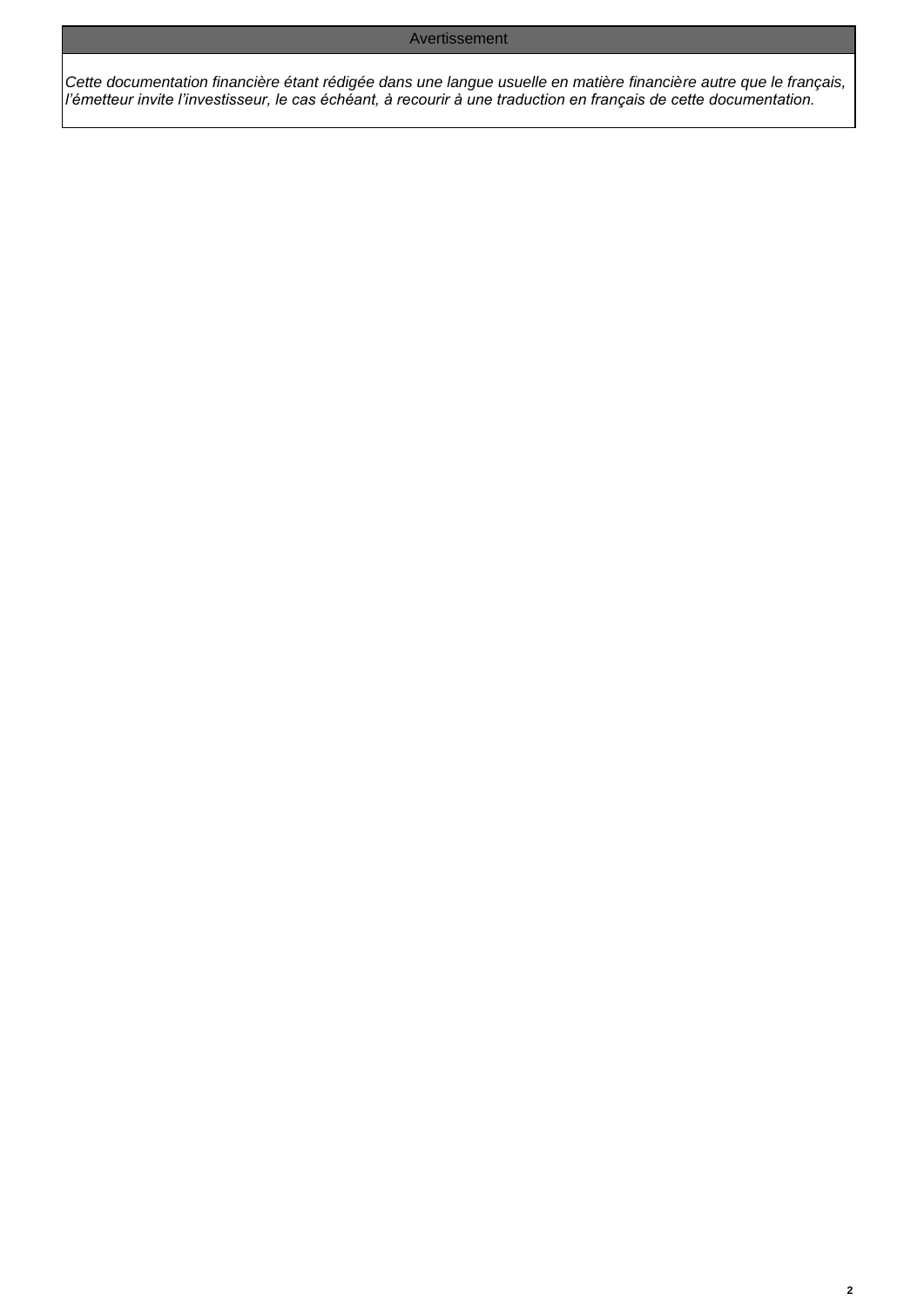#### **1. DESCRIPTION OF THE ISSUANCE PROGRAMME**

**Articles D. 213-9, 1° and D 213-11 of the French monetary and financial code and Article 6 of the Order of 30 May 2016 and subsequent amendments 1.1 Name of the programme** SANOFI, NEU CP (Programme ID 1655) **1.2 Type of programme** NEU CP **1.3 Name of the issuer** SANOFI **1.4 Type of issuer Type of issuer** Non-financial company under the conditions set out in art. L 213-3.2 of the French Monetary and Financial Code **1.5 Purpose of the programme General corporate purpose 1.6 Programme size (maximum outstanding amount)** 6 000 000 000 EURO Six billion EURO or any other currency authorized by applicable laws and regulations in force in France at the time of the issue **1.7 Form of the notes** The Negotiable European Commercial Paper notes (the "NEU CP") are issued in bearer form and recorded in the books of authorized intermediaries (book entry system) in accordance with French laws and regulations. **1.8 Yield basis Compensation type(s)** : Unrestricted Compensation rules(s) : The remuneration of the NEU CP is unrestricted. However, if the Issuer issues NEU CP with remuneration linked to an index, or an index clause, the Issuer shall only issue NEU CP with remuneration linked to usual money market indexes, such as but not limited to: EURIBOR, USD LIBOR, STIBOR, NIBOR, CIBOR, HIBOR, BBSW, SOFR, SONIA, €STR and/or any other index, or any successor or substitute thereof (any such index, a "**Benchmark**"). Certain Benchmarks are subject to ongoing national and international regulatory reforms. Some of these reforms are already effective. These reforms may cause such Benchmarks to perform differently than in the past, or to disappear entirely, or have other consequences that cannot be predicted at this time. Any such consequence could have a material adverse effect on NEU CP linked to a Benchmark. If, at any time prior to or on any interest determination date, the Issuer determines, acting in good faith and in a commercially reasonable manner that (1) a Benchmark ceases, is materially changed or is cancelled or (2)(i) the relevant authorisation, registration, recognition, endorsement, equivalence decision or approval in respect of the Benchmark or the administrator or sponsor of the Benchmark is not obtained, (ii) an application for authorisation, registration, recognition, endorsement, equivalence decision, approval or inclusion in any official register is rejected or (iii) any authorisation, registration, recognition, endorsement, equivalence decision or approval is suspended or inclusion in any official register is withdrawn, the Issuer will – as soon as reasonably practicable – determine or appoint a determination agent who will determine a substitute rate or Benchmark, being a rate or a benchmark that is most comparable, and will make the relevant adjustment to the short term paper accordingly. For this purpose, the determination agent shall take into account the market practice which can be observed at that point in time. It shall in particular take into account to what extent an alternative Benchmark is endorsed by competent authorities or central banks.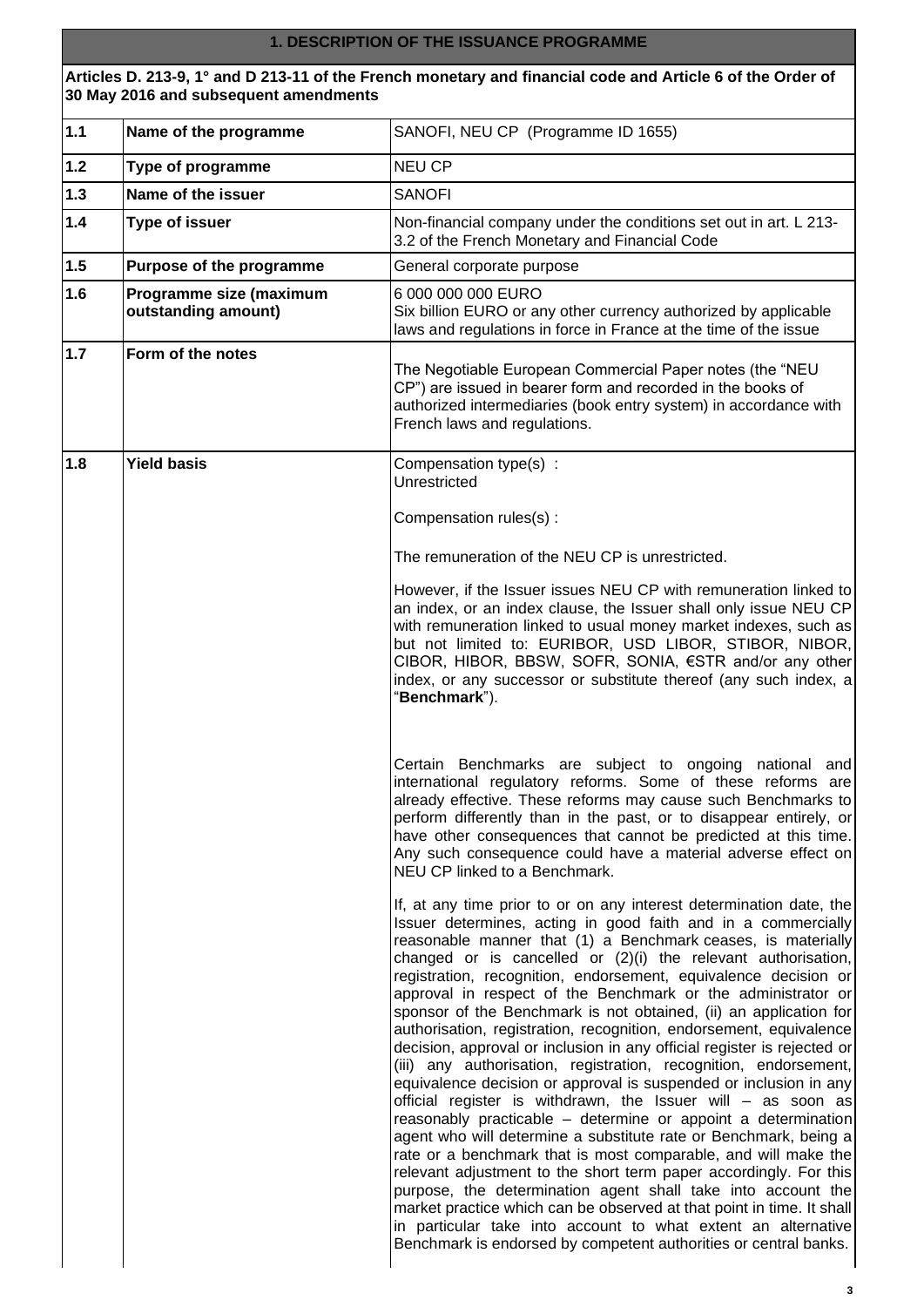|      |                                                | If this were to occur, the rate of interest on and the trading value of<br>the NEU CP could be adversely affected.                                                                                                                                                                                                                   |
|------|------------------------------------------------|--------------------------------------------------------------------------------------------------------------------------------------------------------------------------------------------------------------------------------------------------------------------------------------------------------------------------------------|
|      |                                                | If a Benchmark is discontinued, the rate of interest on the affected<br>NEU CP will be changed in a way that may be adverse to holders<br>of NEU CP, without any requirement that the consent of such<br>holders be obtained.                                                                                                        |
|      |                                                | The Issuer may also determine that the NEU CP shall be<br>continued without any adjustment.                                                                                                                                                                                                                                          |
|      |                                                | The Issuer may not issue NEU CP with potentially variable<br>principal payments. Such remuneration formulas shall not result in<br>a below par capital redemption.                                                                                                                                                                   |
|      |                                                | In the case of an issue of NEU CP embedding a possibility of early<br>redemption, extension or repurchase, the conditions<br>of<br>remuneration of such NEU CP will be set out when the said NEU<br>CP will be initially issued and shall not be further modified,<br>including when such extension or repurchase will be exercised. |
| 1.9  | <b>Currencies of issue</b>                     | Euro or any other currency authorized by applicable laws and<br>regulations in force in France at the time of the issue                                                                                                                                                                                                              |
| 1.10 | <b>Maturity</b>                                | The NEU CP may be redeemed before maturity in accordance<br>with the laws and regulations applicable in France.                                                                                                                                                                                                                      |
|      |                                                | The NEU CP issued under the Programme may carry one or more<br>embedded possibility (ies) of extension of the term (held by either<br>the Issuer or the holder, or linked to one or several events not<br>related to either the Issuer or the holder).                                                                               |
|      |                                                | The NEU CP issued under the Programme may also carry one or<br>more embedded possibility(ies) of repurchase before the term<br>(held by either the Issuer or the holder, or linked to one or several<br>events not related to either the Issuer or the holder).                                                                      |
|      |                                                | A possibility of early redemption, extension or repurchase of NEU<br>CP, if any, shall be explicitly specified in the confirmation form of<br>any related issuance of NEU CP.                                                                                                                                                        |
|      |                                                | In any case, the overall maturity of any NEU CP embedded with<br>one or several of such clauses, shall always - all possibilities of<br>early redemption, extension or repurchase included - conform to<br>applicable laws and regulations in force in France at the time of<br>the issue.                                           |
|      |                                                | The term (maturity date) of the commercial paper shall be<br>determined in accordance with laws and regulations applicable in<br>France, which imply that, at the date hereof, the term of the<br>commercial paper shall not be longer than one year (365 days or<br>366 days in a leap year), from the issue date                   |
| 1.11 | Minimum issuance amount                        | 200 000 EURO or any other amount above the stated value (or<br>equivalent amount in the relevant foreign currency)                                                                                                                                                                                                                   |
| 1.12 | Minimum denomination of the<br>notes           | By virtue of regulation (Article D 213-11 of the French monetary<br>and financial code), the legal minimum face value of the<br>commercial paper within the framework of this program is 200 000<br>euros or the equivalent in the currencies selected at the time of<br>issuance                                                    |
| 1.13 | <b>Status of the notes</b>                     | <b>Senior Unsecured</b>                                                                                                                                                                                                                                                                                                              |
| 1.14 | Governing law that applies to the<br>programme | French law                                                                                                                                                                                                                                                                                                                           |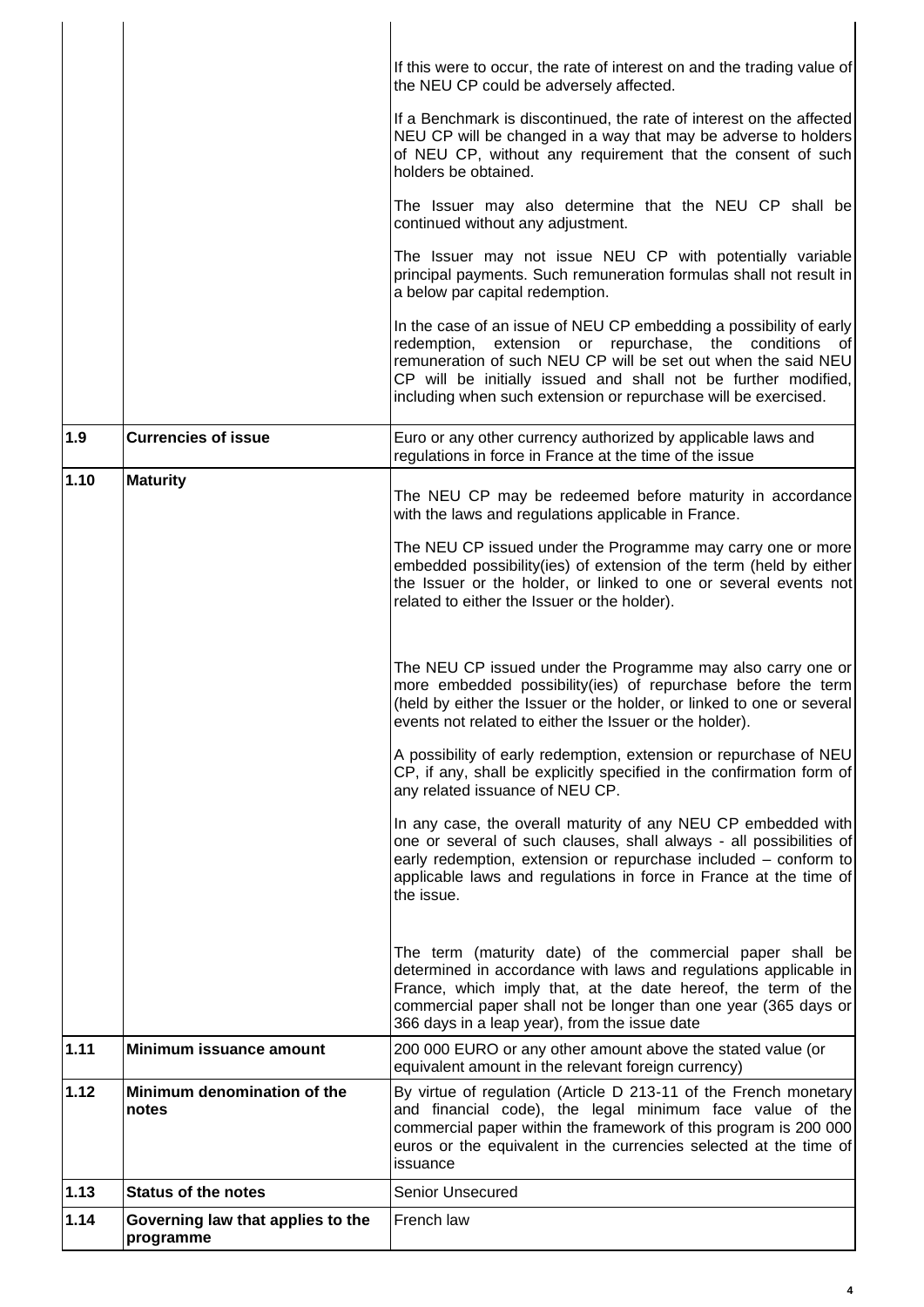| 1.15 | Listing of the notes/Admission to<br>trading on a regulated market | <b>No</b>                                                                                                                                                                                                                                                                                                                                                                                                                                                                                                                                                                                                                                                                                                           |
|------|--------------------------------------------------------------------|---------------------------------------------------------------------------------------------------------------------------------------------------------------------------------------------------------------------------------------------------------------------------------------------------------------------------------------------------------------------------------------------------------------------------------------------------------------------------------------------------------------------------------------------------------------------------------------------------------------------------------------------------------------------------------------------------------------------|
| 1.16 | <b>Settlement system</b>                                           | Euroclear France (ESES)                                                                                                                                                                                                                                                                                                                                                                                                                                                                                                                                                                                                                                                                                             |
| 1.17 | Rating(s) of the programme                                         | <b>SCOPE RATINGS:</b><br>https://www.scoperatings.com/#search/research/detail/164890EN                                                                                                                                                                                                                                                                                                                                                                                                                                                                                                                                                                                                                              |
|      |                                                                    | STANDARD AND POOR'S INTERNATIONAL:<br>https://disclosure.spglobal.com/ratings/en/regulatory/instrument-<br>details/debtType/COMMPAPER/entityId/357156                                                                                                                                                                                                                                                                                                                                                                                                                                                                                                                                                               |
|      |                                                                    | MOODY'S:<br>https://www.moodys.com/credit-ratings/Sanofi-credit-rating-<br>600052289/ratings/view-by-<br>debt?isWithDrawnIncluded=false&obj_id=807881107&source=MIS                                                                                                                                                                                                                                                                                                                                                                                                                                                                                                                                                 |
|      |                                                                    | Ratings can be reviewed at any time by the rating agencies.<br>Investors are invited to refer to the websites of the agencies<br>concerned for the current rating                                                                                                                                                                                                                                                                                                                                                                                                                                                                                                                                                   |
| 1.18 | <b>Guarantor</b>                                                   | Not applicable                                                                                                                                                                                                                                                                                                                                                                                                                                                                                                                                                                                                                                                                                                      |
| 1.19 | <b>Issuing and Paying Agent(s) (IPA) -</b><br>exhaustive list -    | <b>BNP PARIBAS</b><br><b>NATIXIS</b><br><b>SOCIETE GENERALE</b>                                                                                                                                                                                                                                                                                                                                                                                                                                                                                                                                                                                                                                                     |
| 1.20 | Arranger                                                           | Not applicable                                                                                                                                                                                                                                                                                                                                                                                                                                                                                                                                                                                                                                                                                                      |
| 1.21 | <b>Placement method</b>                                            | Direct placement                                                                                                                                                                                                                                                                                                                                                                                                                                                                                                                                                                                                                                                                                                    |
|      |                                                                    | Dealer(s):<br><b>BNP PARIBAS</b><br><b>CREDIT AGRICOLE CIB</b><br><b>NATIXIS</b><br><b>SOCIETE GENERALE</b><br>The Issuer may subsequently elect to replace any dealer, insure<br>the placement himself, or appoint other dealers; an updated list of<br>such dealers shall be disclosed to investors upon request to the<br><b>Issuer</b><br>Additional information regarding the placement:<br>Direct placement or placement through dealers (BNP Paribas,<br>Crédit Agricole CIB, Natixis, Société Générale).                                                                                                                                                                                                    |
| 1.22 | <b>Selling restrictions</b>                                        | <b>General Restrictions</b><br>1                                                                                                                                                                                                                                                                                                                                                                                                                                                                                                                                                                                                                                                                                    |
|      |                                                                    | Each of the Issuer, the Dealers, the other initial subscribers and<br>the subsequent holders, if any, of the NEU CP issued under the<br>Programme shall not take any action that would allow the offering<br>to the public of the NEU CP or the possession or distribution of<br>this information memorandum or any other document related to<br>the NEU CP in any country or jurisdiction where such offer or the<br>distribution of any such instrument or document would contravene<br>the laws and regulations in force, and shall not offer or sell,<br>whether directly or indirectly, the NEU CP other than in<br>compliance with such laws and regulations in force in any such<br>country or jurisdiction. |
|      |                                                                    | Each of the Issuer, the Dealers, the other initial subscribers and<br>the subsequent holders, if any, agree, or shall be deemed to have<br>agreed at the date of the purchase of the NEU CP, to comply with<br>the laws and regulations in force in the country or jurisdiction in<br>which they offer or sell such NEU CP or hold or distribute this<br>information memorandum or any other document relating to the<br>NEU CP and to obtain all authorizations or consents required<br>under any laws and regulations in force in all countries for that<br>purpose. Neither the Issuer nor any of its Dealers shall incur any                                                                                    |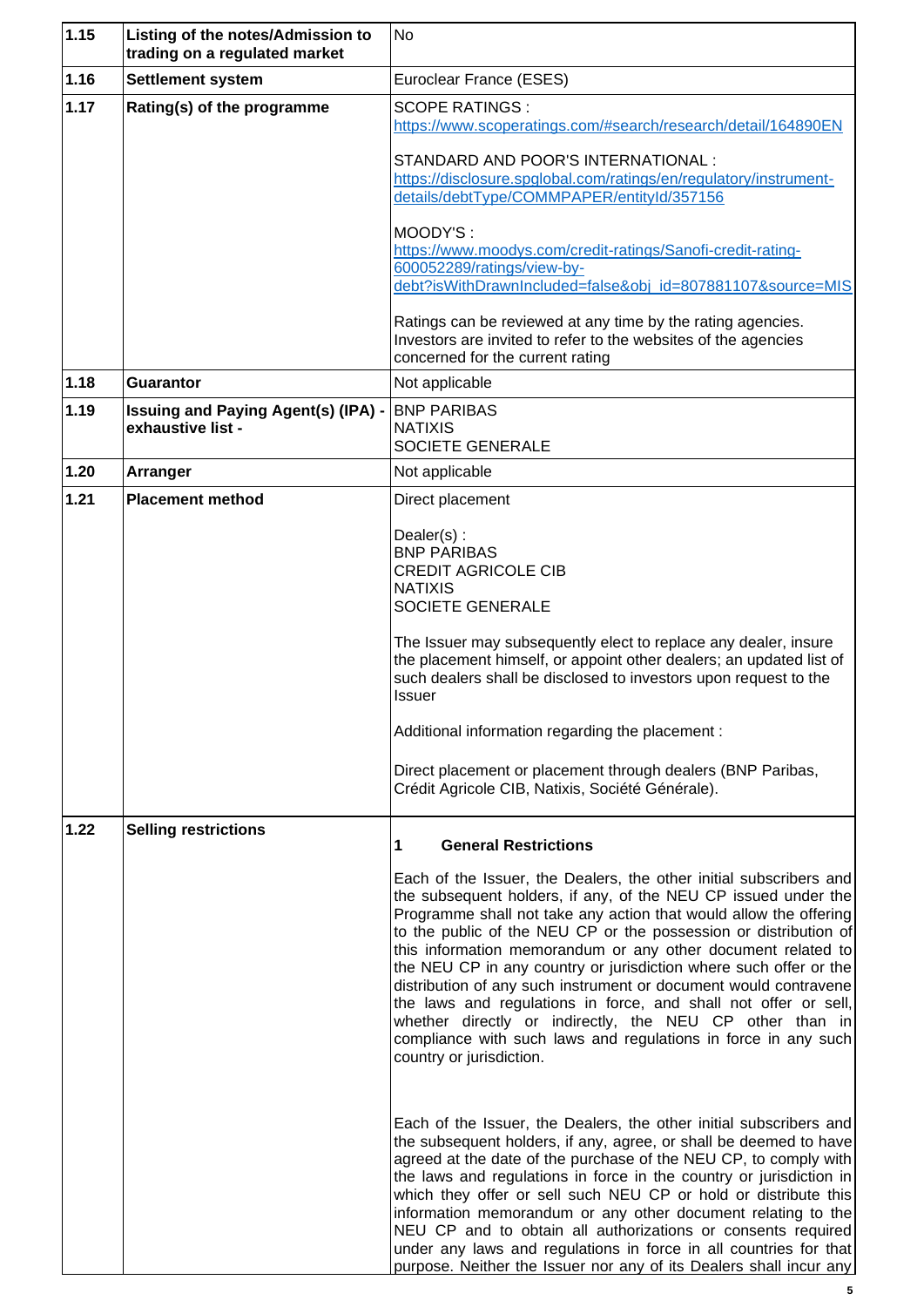|  | liability resulting from the violation of such laws and regulations by<br>any of the other Dealers or initial subscribers, or subsequent<br>holders, if any, of the NEU CP.                                                                                                                                                                                                                                                                                                |
|--|----------------------------------------------------------------------------------------------------------------------------------------------------------------------------------------------------------------------------------------------------------------------------------------------------------------------------------------------------------------------------------------------------------------------------------------------------------------------------|
|  | The NEU CP are not intended to be offered, sold or otherwise<br>made available to and, should not be offered, sold or otherwise<br>made available to any retail investor in the European Economic<br>Area. For these purposes:                                                                                                                                                                                                                                             |
|  | (i) a retail investor means a person who is one (or more) of the<br>following:                                                                                                                                                                                                                                                                                                                                                                                             |
|  | (a) a "retail client" as defined in point $(11)$ of Article $4(1)$ of<br>Directive 2014/65/EU, as amended ("MiFID II");                                                                                                                                                                                                                                                                                                                                                    |
|  | (b) a "customer" within the meaning of Directive 2016/97/EU,<br>where that customer would not qualify as a professional client as<br>defined in point (10) of Article 4(1) of MiFID II; or                                                                                                                                                                                                                                                                                 |
|  | (c) not a "qualified investor" as defined in Regulation (EU) No<br>2017/1129, as amended,                                                                                                                                                                                                                                                                                                                                                                                  |
|  | (ii) the expression an "offer" includes the communication in any<br>form and by any means of sufficient information on the terms of<br>the offer and the NEU CP to be offered so as to enable an investor<br>to decide to purchase or subscribe the NEU CP.                                                                                                                                                                                                                |
|  | Consequently no key information document required<br>by<br>Regulation (EU) No 1286/2014 (the "PRIIPs Regulation") for<br>offering or selling the NEU CP or otherwise making them available<br>to retail investors in the European Economic Area has been<br>prepared. Therefore, offering or selling the NEU CP or otherwise<br>making them available to any retail investor in the European<br>Economic Area may be unlawful under the PRIIPs Regulation.                 |
|  | $\boldsymbol{2}$<br><b>France</b>                                                                                                                                                                                                                                                                                                                                                                                                                                          |
|  | Each of the Issuer, the Dealers, the other initial subscribers and<br>the subsequent holders, if any, agrees, or shall be deemed to<br>have agreed at the date of the purchase of the NEU CP, to comply<br>with the applicable laws and regulations in force regarding the<br>offer, the placement, the re-purchase or the re-sale of the NEU CP<br>or the distribution and update of documents with respect thereto,<br>including this information memorandum, in France. |
|  | <b>United States of America</b><br>3                                                                                                                                                                                                                                                                                                                                                                                                                                       |
|  | The NEU CP have not been and will not be registered under the<br>U.S. Securities Act of 1933, as amended, (the "Securities Act"),<br>or any other laws or regulations of any state of the United States<br>of America, and may not be offered, sold or delivered within the<br>United States of America, or to, or for the account or benefit of,<br>U.S. persons except in certain transactions exempt from the<br>registration requirements of the Securities Act.       |
|  | Each Dealer or subsequent dealer appointed to the Programme<br>has represented and agreed or will be required to represent and<br>agree that, except as permitted by the dealer agreement (as<br>applicable), it has not offered, sold, or delivered, and will not offer,<br>sell or deliver, whether directly or indirectly, the NEU CP within the                                                                                                                        |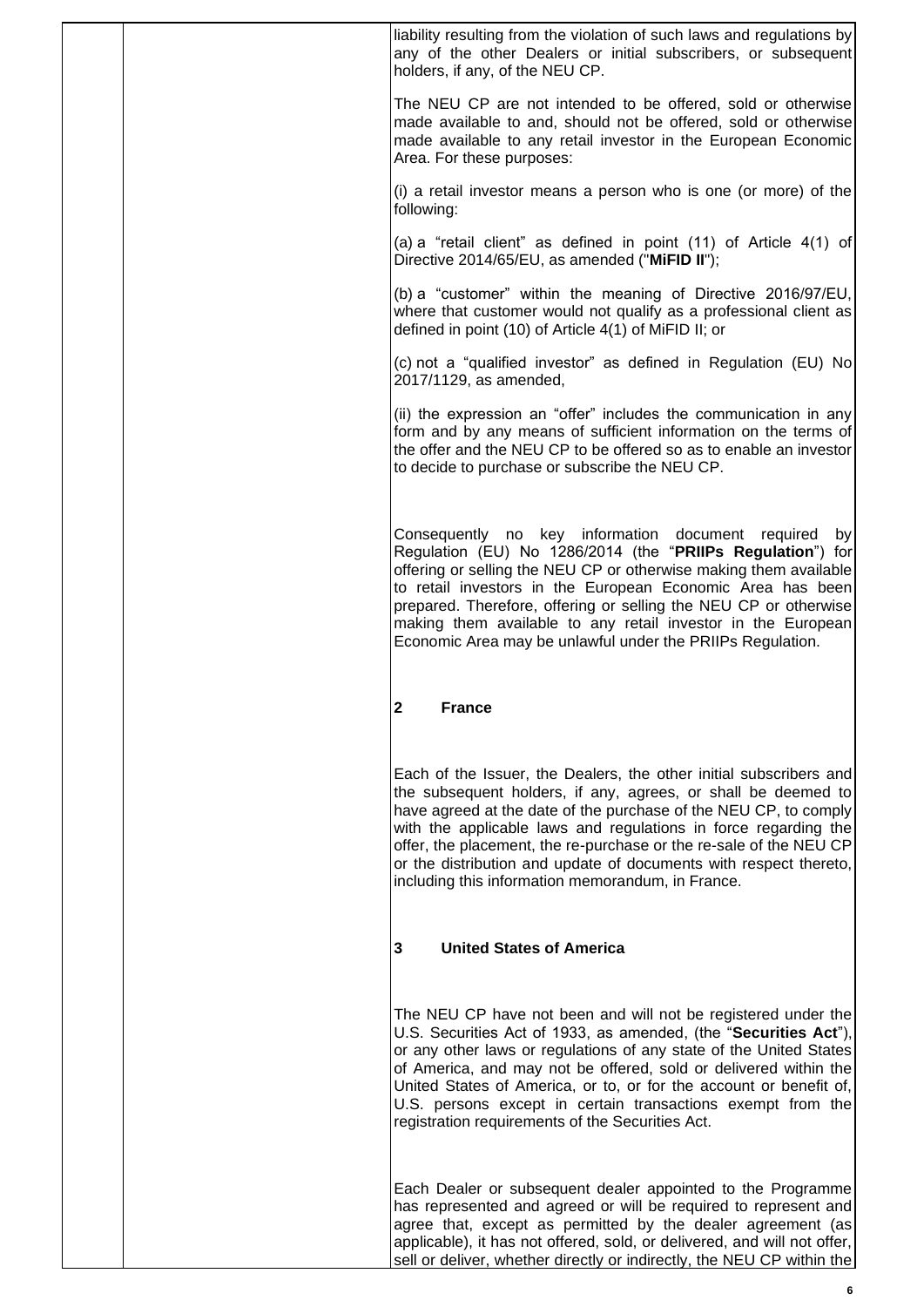| United States of America or to or for the account or benefit of U.S.<br>persons (i) as part of their distribution at any time and (ii)<br>otherwise until the day immediately following 40 days after the<br>completion of the distribution of an identifiable tranche of which the<br>NEU CP are a part (the "Distribution Compliance Period").                                                                                                                                                                                                                                                                                                                                                                                                                                                                                                                                                                                                                                                                                                                                                                                                                                                                                                                                                                                                                                                                                                                                                                                                                                                                                                                                                                                            |
|---------------------------------------------------------------------------------------------------------------------------------------------------------------------------------------------------------------------------------------------------------------------------------------------------------------------------------------------------------------------------------------------------------------------------------------------------------------------------------------------------------------------------------------------------------------------------------------------------------------------------------------------------------------------------------------------------------------------------------------------------------------------------------------------------------------------------------------------------------------------------------------------------------------------------------------------------------------------------------------------------------------------------------------------------------------------------------------------------------------------------------------------------------------------------------------------------------------------------------------------------------------------------------------------------------------------------------------------------------------------------------------------------------------------------------------------------------------------------------------------------------------------------------------------------------------------------------------------------------------------------------------------------------------------------------------------------------------------------------------------|
| Each Dealer or subsequent dealer have also agreed or will be<br>required to agree that it will send to each dealer (if any) to which it<br>sells NEU CP during the Distribution Compliance Period a<br>confirmation or other notice setting forth the restrictions on offers<br>and sales of NEU CP within the United States of America or to, for<br>the account or benefit of, U.S. persons.                                                                                                                                                                                                                                                                                                                                                                                                                                                                                                                                                                                                                                                                                                                                                                                                                                                                                                                                                                                                                                                                                                                                                                                                                                                                                                                                              |
| The NEU CP are being offered and sold only outside the United<br>States of America to non-U.S. persons in reliance on Regulation<br>S.                                                                                                                                                                                                                                                                                                                                                                                                                                                                                                                                                                                                                                                                                                                                                                                                                                                                                                                                                                                                                                                                                                                                                                                                                                                                                                                                                                                                                                                                                                                                                                                                      |
| Terms used in this section have the meanings given to them by<br>Regulation S.                                                                                                                                                                                                                                                                                                                                                                                                                                                                                                                                                                                                                                                                                                                                                                                                                                                                                                                                                                                                                                                                                                                                                                                                                                                                                                                                                                                                                                                                                                                                                                                                                                                              |
| 4<br>Japan                                                                                                                                                                                                                                                                                                                                                                                                                                                                                                                                                                                                                                                                                                                                                                                                                                                                                                                                                                                                                                                                                                                                                                                                                                                                                                                                                                                                                                                                                                                                                                                                                                                                                                                                  |
| This offering of NEU CP has not been and will not be registered<br>under the Financial Instruments and Exchange Act of Japan (Act<br>No. 25 of 1948, as amended, the "Financial Instruments and<br>Exchange Act"), and therefore, the NEU CP may not be offered or<br>sold, directly or indirectly, in Japan, or to, or for the benefit of, any<br>resident of Japan (which term as used herein refers to any person<br>residing in Japan, including any corporation or other entity<br>organized under the laws of Japan) or to any other person for re-<br>offering or resale, directly or indirectly, in Japan, or to, or for the<br>benefit of, any resident of Japan, except pursuant to an exemption<br>from the registration requirements of, and otherwise in compliance<br>with, the Financial Instruments and Exchange Act and any other<br>applicable laws, regulations and ministerial guidelines of Japan.<br>Accordingly, each of the Issuer and the Dealers or other initial<br>subscriber and each subsequent holder has represented and<br>agreed, or will be deemed to have agreed at the date of the<br>purchase of the NEU CP, that it has not, directly or indirectly,<br>offered or sold and will not, directly or indirectly, offer or sell any<br>NEU CP in Japan or to, or for the benefit of, any resident of Japan<br>or to others for re-offering or re- sale, directly or indirectly, in<br>Japan or to, or for the benefit of, any resident of Japan except<br>pursuant to an exemption from the registration requirements of,<br>and otherwise in compliance with, the Financial Instruments and<br>Exchange Act and any other applicable laws, regulations and<br>ministerial<br>guidelines<br>Japan.<br>οf |
| 5<br><b>United Kingdom</b>                                                                                                                                                                                                                                                                                                                                                                                                                                                                                                                                                                                                                                                                                                                                                                                                                                                                                                                                                                                                                                                                                                                                                                                                                                                                                                                                                                                                                                                                                                                                                                                                                                                                                                                  |
| Prohibition of sales to UK Retail Investors                                                                                                                                                                                                                                                                                                                                                                                                                                                                                                                                                                                                                                                                                                                                                                                                                                                                                                                                                                                                                                                                                                                                                                                                                                                                                                                                                                                                                                                                                                                                                                                                                                                                                                 |
| Each of the Issuer, the Dealers, the other initial subscribers and<br>the subsequent holders, if any, of the NEU CP issued under the<br>Programme, agrees, or shall be deemed to have agreed at the<br>date of the purchase of the NEU CP that it has not offered, sold or<br>otherwise made available and will not offer, sell or otherwise make                                                                                                                                                                                                                                                                                                                                                                                                                                                                                                                                                                                                                                                                                                                                                                                                                                                                                                                                                                                                                                                                                                                                                                                                                                                                                                                                                                                           |

available the NEU CP or this information memorandum or any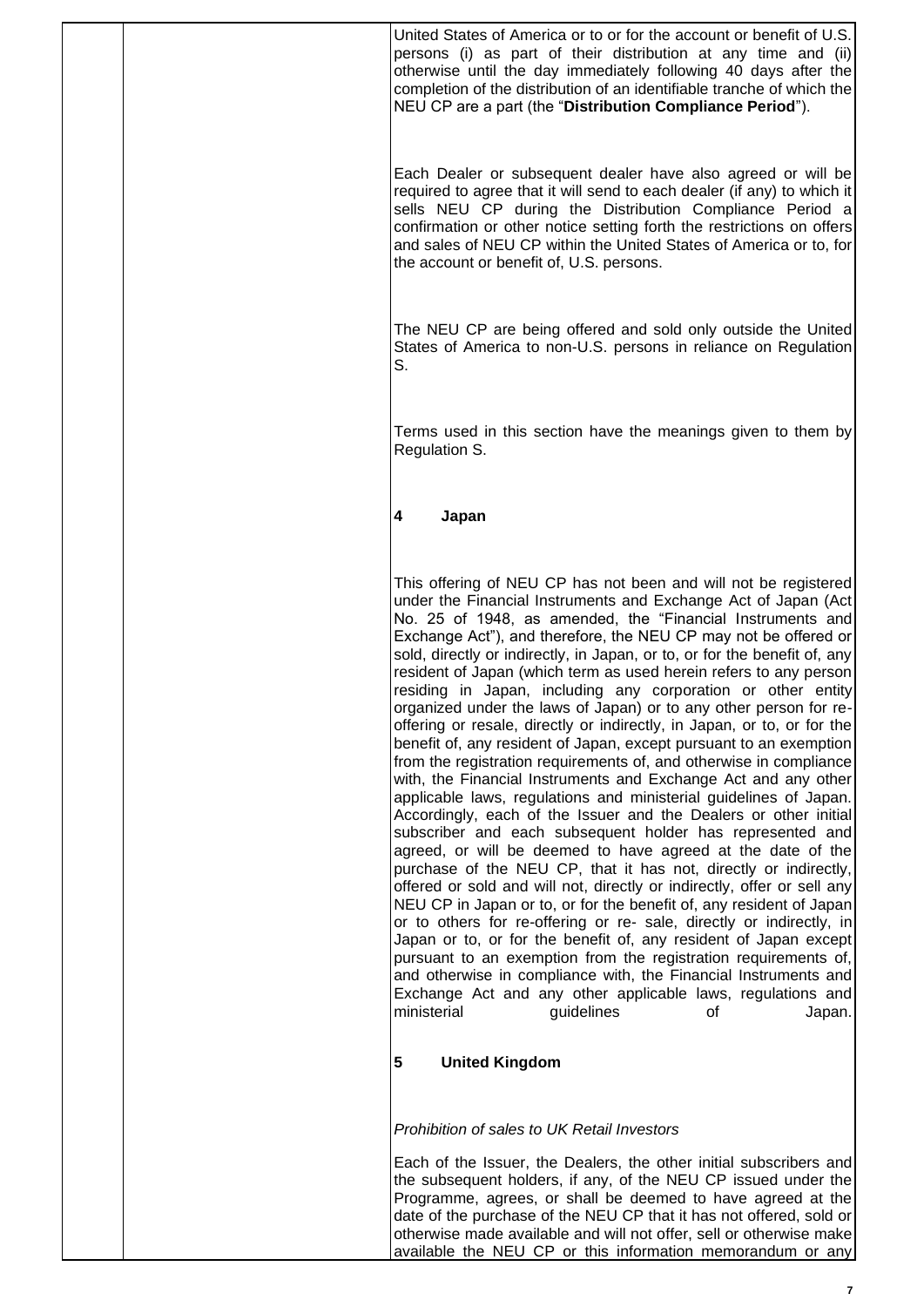|  | other document related to the NEU CP to any retail investor in the<br>United Kingdom. For the purposes of this provision:                                                                                                                                                                                                                                                                                                                                                                                                                                                                                                                                                                                                                                                                                                                                                             |
|--|---------------------------------------------------------------------------------------------------------------------------------------------------------------------------------------------------------------------------------------------------------------------------------------------------------------------------------------------------------------------------------------------------------------------------------------------------------------------------------------------------------------------------------------------------------------------------------------------------------------------------------------------------------------------------------------------------------------------------------------------------------------------------------------------------------------------------------------------------------------------------------------|
|  | (a) the expression "retail investor" means a person who is one (or<br>more) of the following:                                                                                                                                                                                                                                                                                                                                                                                                                                                                                                                                                                                                                                                                                                                                                                                         |
|  | (i) a retail client, as defined in point (8) of Article 2 of Regulation<br>(EU) No 2017/565 as it forms part of domestic law by virtue of the<br>European Union (Withdrawal) Act 2018 ("EUWA"); or                                                                                                                                                                                                                                                                                                                                                                                                                                                                                                                                                                                                                                                                                    |
|  | (ii) a customer within the meaning of the provisions of the<br>Financial Services and Markets Act 2000 (the "FSMA") and any<br>rules or regulations made under the FSMA to implement Directive<br>(EU) 2016/97, where that customer would not qualify as a<br>professional client, as defined in point (8) of Article 2(1) of<br>Regulation (EU) No 600/2014 as it forms part of domestic law by<br>virtue of the EUWA; or                                                                                                                                                                                                                                                                                                                                                                                                                                                            |
|  | (iii) not a qualified investor as defined in Article 2 of Regulation<br>(EU) 2017/1129 as it forms part of domestic law by virtue of the<br>EUWA; and                                                                                                                                                                                                                                                                                                                                                                                                                                                                                                                                                                                                                                                                                                                                 |
|  | (b) the expression an "offer" includes the communication in any<br>form and by any means of sufficient information on the terms of<br>the offer and the NEU CP to be offered so as to enable an investor<br>to decide to purchase or subscribe for the NEU CP.                                                                                                                                                                                                                                                                                                                                                                                                                                                                                                                                                                                                                        |
|  | Other regulatory restrictions                                                                                                                                                                                                                                                                                                                                                                                                                                                                                                                                                                                                                                                                                                                                                                                                                                                         |
|  | Each of the Dealers or subsequent dealers has represented and<br>agreed, or will be required to represent and agree that:                                                                                                                                                                                                                                                                                                                                                                                                                                                                                                                                                                                                                                                                                                                                                             |
|  | (a) in relation to the NEU CP which have a maturity of less than<br>one (1) year, (i) it is a person whose ordinary activities involve it in<br>acquiring, holding, managing or disposing of investments (as<br>principal or agent) for the purposes of its business and (ii) it has<br>not offered or sold and will not offer or sell the NEU CP other than<br>to persons whose ordinary activities involve them in acquiring,<br>holding, managing or disposing of investments (as principal or<br>agent) for the purposes of their businesses or who it is reasonable<br>to expect will acquire, hold, manage or dispose of investments (as<br>principal or agent) for the purposes of their businesses where the<br>issue of the NEU CP would otherwise constitute a contravention of<br>section 19 of the Financial Services and Markets Act 2000 (the<br>"FSMA") by the Issuer; |
|  | (b) it has only communicated or caused to be communicated and<br>will only communicate or cause to be communicated an invitation<br>or inducement to engage in investment activity (within the meaning<br>of Section 21 of the FSMA) received by it in connection with the<br>issue or sale of the NEU CP in circumstances in which Section<br>21(1) of the FSMA does not apply to the Issuer; and                                                                                                                                                                                                                                                                                                                                                                                                                                                                                    |
|  | (c) it has complied and will comply with all applicable provisions<br>of the FSMA with respect to anything done by it in relation to the<br>NEU CP in, from or otherwise involving the United Kingdom.                                                                                                                                                                                                                                                                                                                                                                                                                                                                                                                                                                                                                                                                                |
|  | This information memorandum is only being distributed to, and is<br>only directed at, persons in the United Kingdom that are (i)<br>"investment professionals" falling within Article 19(5) of the<br>Financial Services and Markets Act 2000 (Financial Promotion)<br>Order 2005, as amended (the "Order"), (ii) high net worth entities<br>falling within Article 49(2)(a) to (d) of the Order or (iii) persons to<br>whom it may otherwise lawfully be communicated (all such<br>persons together being referred to as "relevant persons"). This<br>information memorandum is directed only at relevant persons and<br>must not be acted on or relied on by persons who are not relevant<br>persons. Any investment or investment activity to which this<br>information memorandum relates is available only to relevant                                                           |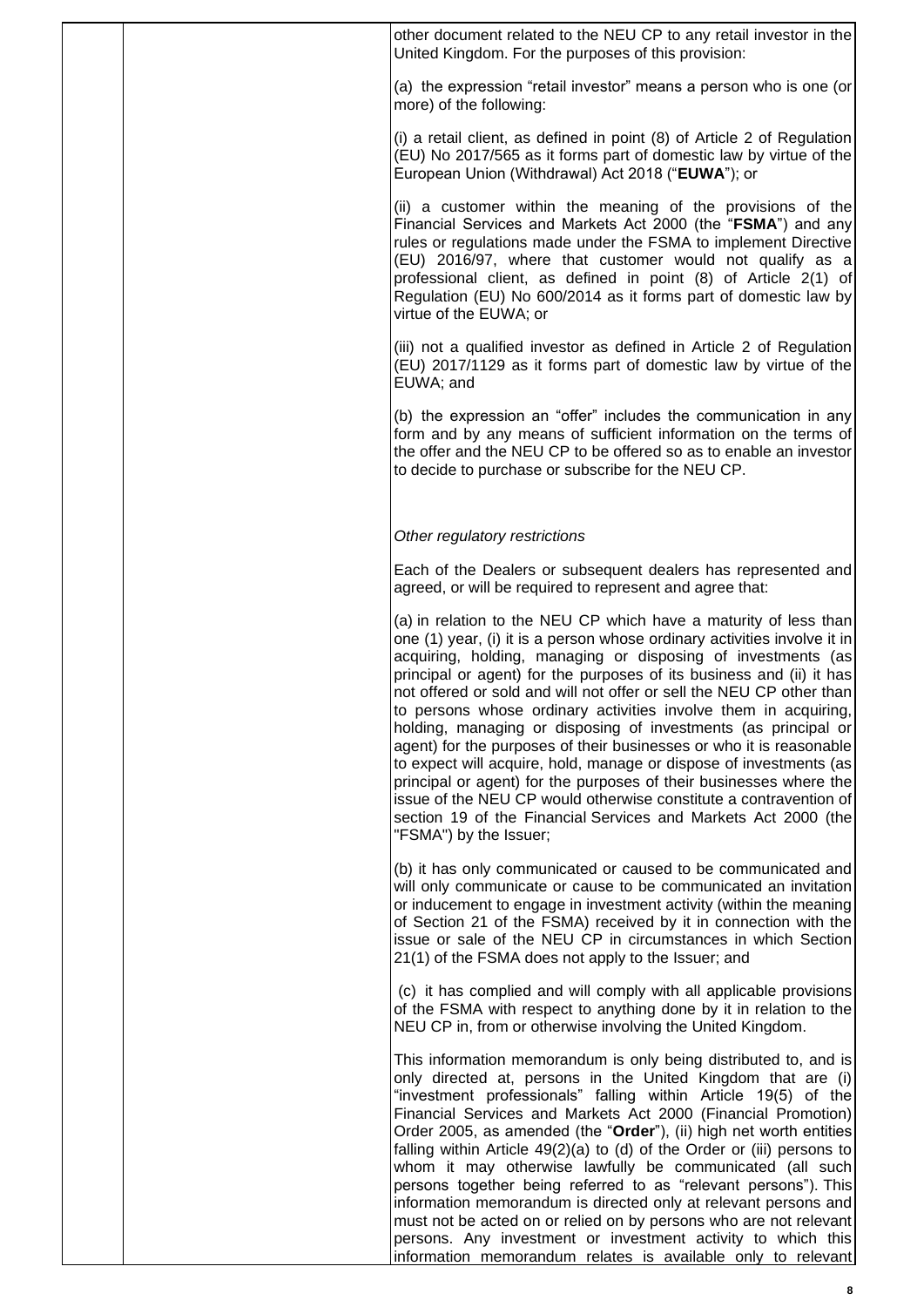|      |                                                          | persons and will be engaged in only with relevant persons.                                                                                                                                                                                                                                              |
|------|----------------------------------------------------------|---------------------------------------------------------------------------------------------------------------------------------------------------------------------------------------------------------------------------------------------------------------------------------------------------------|
| 1.23 | <b>Taxation</b>                                          | The Issuer is not bound to indemnify any holder of the NEU CP in<br>the event that taxes are payable under French law or any other<br>foreign law on any sum paid with respect to the NEU CP, except<br>for any stamp or registration taxes that could be payable by the<br>Issuer under French law.    |
| 1.24 | <b>Involvement of national authorities</b>               | Banque de France                                                                                                                                                                                                                                                                                        |
| 1.25 | Contact(s)                                               | <b>Capital Markets</b><br>Tel: 01 53 77 49 72<br>alexandrea.robert@sanofi.com<br>matthieu.peylet@sanofi.com<br>54, rue La Boétie - 75008 Paris / France                                                                                                                                                 |
| 1.26 | <b>Additional information on the</b><br>programme        | <b>Updates</b>                                                                                                                                                                                                                                                                                          |
|      |                                                          | The Issuer shall update in due time this information memorandum<br>in accordance with the laws and regulations applicable for rated<br>programmes of Negotiable European Commercial Paper.                                                                                                              |
|      |                                                          | Annual update                                                                                                                                                                                                                                                                                           |
|      |                                                          | The Issuer shall update each year this information memorandum<br>within 45 days following the shareholders' annual general meeting,<br>or the equivalent body, voting on the accounts for the last financial<br>year.                                                                                   |
|      |                                                          | Permanent update                                                                                                                                                                                                                                                                                        |
|      |                                                          | The Issuer shall immediately update this information memorandum<br>following any material change to the Programme relating to:                                                                                                                                                                          |
|      |                                                          | the maximum amount of outstanding NEU CP issued under<br>the Programme;                                                                                                                                                                                                                                 |
|      |                                                          | its rating;                                                                                                                                                                                                                                                                                             |
|      |                                                          | the Issuing and Paying Agents; and                                                                                                                                                                                                                                                                      |
|      |                                                          | any new circumstance which may have a significant effect<br>on the NEU CP or on the outcome of the issue Programme.                                                                                                                                                                                     |
|      |                                                          | <b>Communication</b>                                                                                                                                                                                                                                                                                    |
|      |                                                          | The Issuer shall, in accordance with applicable laws and<br>regulations, without delay and free of charge, provide this<br>information memorandum, and its updates to the Issuing and<br>Paying Agents; the intermediaries for the purchase and sale of the<br>NEU CP and any person who requests them. |
|      |                                                          | The Issuer shall communicate immediately each update to the<br>Banque de France.                                                                                                                                                                                                                        |
| 1.27 | Language of the information<br>memorandum which prevails | English                                                                                                                                                                                                                                                                                                 |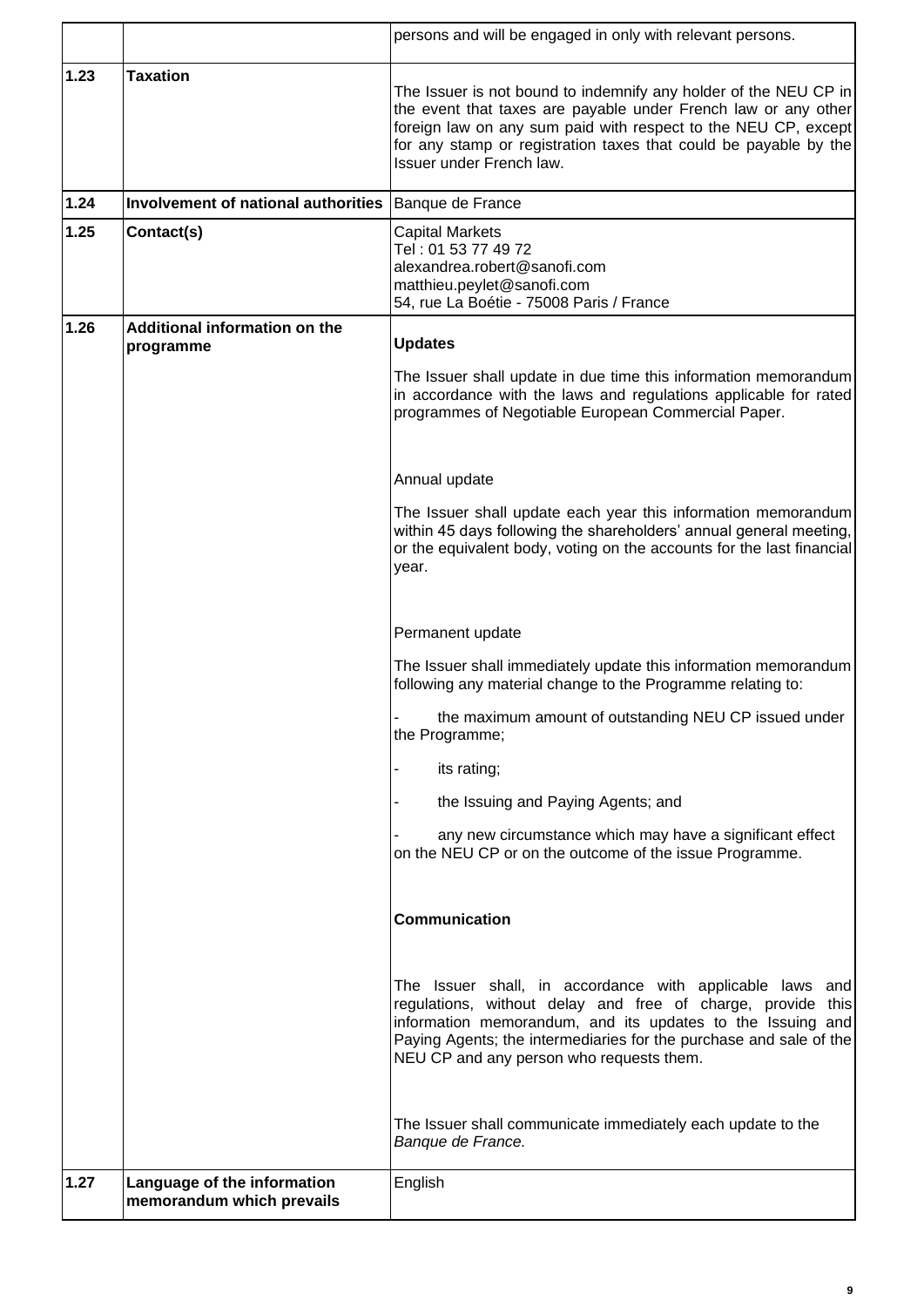# **2 DESCRIPTION OF THE ISSUER**

**Article D. 213-9, 2° of the French monetary and financial code and Article 7, 3° of the Order of 30 May 2016 and subsequent amendments**

| 2.1 | Legal name                                                                                  | <b>SANOFI</b>                                                                                                                                                                                                                                                                                                                                                |
|-----|---------------------------------------------------------------------------------------------|--------------------------------------------------------------------------------------------------------------------------------------------------------------------------------------------------------------------------------------------------------------------------------------------------------------------------------------------------------------|
| 2.2 | Legal form/status, governing law of<br>the issuer and competent courts                      | Legal form/status :<br>Public limited company (with executive board) under French law                                                                                                                                                                                                                                                                        |
|     |                                                                                             | Governing law of the issuer:<br>Non-financial company under the conditions set out in art. L 213-<br>3.2 of the French Monetary and Financial Code                                                                                                                                                                                                           |
|     |                                                                                             | Additional information regarding the governing law:                                                                                                                                                                                                                                                                                                          |
|     |                                                                                             | Governing law: French law                                                                                                                                                                                                                                                                                                                                    |
|     |                                                                                             | Competent courts :<br>Courts of Paris (Tribunaux de Paris)                                                                                                                                                                                                                                                                                                   |
| 2.3 | Date of incorporation                                                                       | 28/04/1994                                                                                                                                                                                                                                                                                                                                                   |
| 2.4 | <b>Registered office or equivalent</b><br>(legal address) and main<br>administrative office | Registered office:<br>54, rue la Boétie<br>75008<br><b>PARIS</b><br><b>FRANCE</b>                                                                                                                                                                                                                                                                            |
| 2.5 | Registration number, place of<br>registration and LEI                                       | Registration number: 395 030 844                                                                                                                                                                                                                                                                                                                             |
|     |                                                                                             | LEI: 549300E9PC51EN656011                                                                                                                                                                                                                                                                                                                                    |
| 2.6 | <b>Issuer's mission summary</b>                                                             | The company's corporate purpose, in France and abroad, is:                                                                                                                                                                                                                                                                                                   |
|     |                                                                                             | Acquiring interests and holdings, in any form whatsoever,<br>in any company or enterprise, in existence or to be created,<br>connected directly or indirectly with the health and fine chemistry<br>sectors, human and animal therapeutics, nutrition and bio-<br>industry;                                                                                  |
|     |                                                                                             | in the following areas:                                                                                                                                                                                                                                                                                                                                      |
|     |                                                                                             | Purchase and sale of all raw materials and products<br>necessary for these activities;                                                                                                                                                                                                                                                                       |
|     |                                                                                             | Research, study, and development of new products,<br>techniques and processes;                                                                                                                                                                                                                                                                               |
|     |                                                                                             | Manufacture and sale of all chemical, biological, dietary<br>and hygienic products;                                                                                                                                                                                                                                                                          |
|     |                                                                                             | Obtaining or acquiring all intellectual property rights<br>related to results obtained and, in particular, filing all patents,<br>trademarks and models, processes or inventions;                                                                                                                                                                            |
|     |                                                                                             | Operating directly or indirectly, purchasing, and<br>transferring – for free or for consideration - pledging or securing<br>all intellectual property rights, particularly all patents, trademarks<br>and models, processes or inventions;                                                                                                                   |
|     |                                                                                             | Obtaining, operating, holding and granting all licenses;                                                                                                                                                                                                                                                                                                     |
|     |                                                                                             | Within the framework of a group-wide policy and subject<br>to compliance with the relevant legislation, participating in<br>treasury management transactions, whether as lead company or<br>otherwise, in the form of centralized currency risk management<br>or intragroup netting, or any other form permitted under the<br>relevant laws and regulations; |
|     |                                                                                             | And, more generally:                                                                                                                                                                                                                                                                                                                                         |
|     |                                                                                             | All commercial, industrial, real or personal, property<br>financial or other transactions, connected directly or indirectly,                                                                                                                                                                                                                                 |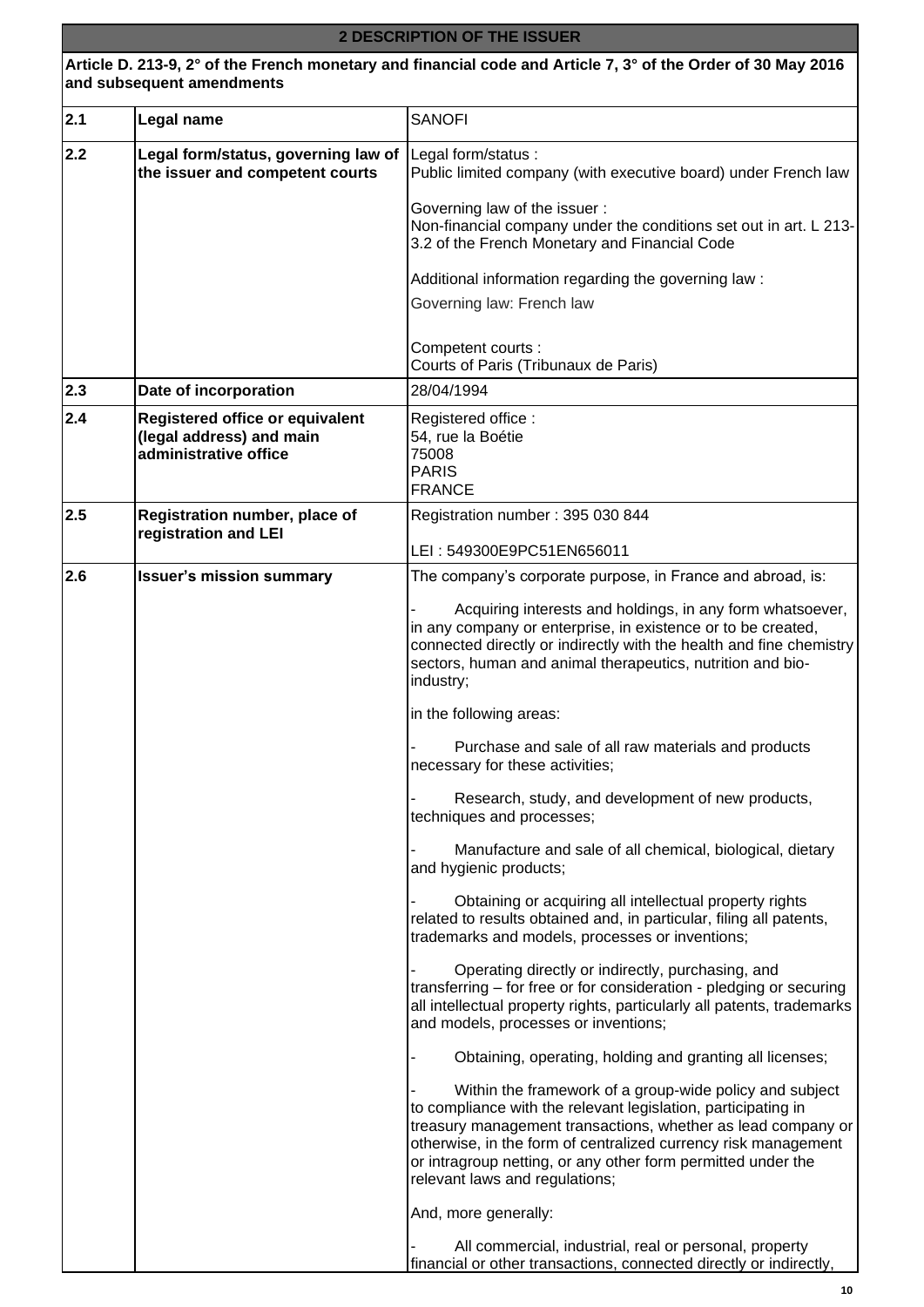|       |                                                                                         | totally or partially, with the activities described above and with all<br>similar or related activities and even with any other purposes<br>likely to encourage or develop the company's activities.                                                                                                                                                                                                                        |
|-------|-----------------------------------------------------------------------------------------|-----------------------------------------------------------------------------------------------------------------------------------------------------------------------------------------------------------------------------------------------------------------------------------------------------------------------------------------------------------------------------------------------------------------------------|
| 2.7   | <b>Brief description of current</b><br>activities                                       | See Document d'Enregistrement Universel 2020 (pages 81 to<br>122, cf. Appendix II)                                                                                                                                                                                                                                                                                                                                          |
| 2.8   | <b>Capital</b>                                                                          | 2,517,943,476.00 EURO                                                                                                                                                                                                                                                                                                                                                                                                       |
|       |                                                                                         | Decomposition of the capital :<br>As of April 30, 2021, the share capital of Sanofi amounted to<br>€2,517,943,476 divided into 1,258,971,738 shares with par<br>value of €2 per share.                                                                                                                                                                                                                                      |
| 2.8.1 | Amount of capital subscribed and<br>fully paid                                          | 2,517,943,476.00 EURO                                                                                                                                                                                                                                                                                                                                                                                                       |
| 2.8.2 | Amount of capital subscribed and<br>not fully paid                                      | Not applicable                                                                                                                                                                                                                                                                                                                                                                                                              |
| 2.9   | List of main shareholders                                                               | References to the relevant pages of the annual report or<br>reference document :<br>For the list of main shareholders as of January 31, 2021 : see<br>Document d'Enregistrement Universel 2020, on page 5                                                                                                                                                                                                                   |
| 2.10  | Regulated markets on which the<br>shares or debt securities of the<br>issuer are listed | Regulated markets on which the shares are listed :<br>The shares of the Issuer are listed on the following regulated<br>markets:<br>- Euronext Paris, Eurolist Market - Compartment A (ISIN code:<br>FR0000120578, under symbol "SAN":<br>https://live.euronext.com/fr/product/equities/FR0000120578-<br><b>XPAR)</b><br>- Nasdaq Global Select Market (NASDAQ), as American<br>Depositary Shares (under the symbol "SNY"). |
|       |                                                                                         | Regulated markets on which the debt securities are listed :<br>Debt securities of the Issuer are listed on the following regulated<br>markets: Euronext Paris                                                                                                                                                                                                                                                               |
|       |                                                                                         | Longest-Last Maturity Date for debt securities listed on the<br><b>Regulated Market:</b><br>21/03/2038                                                                                                                                                                                                                                                                                                                      |
| 2.11  | <b>Composition of governing bodies</b><br>and supervisory bodies                        | References to the relevant pages of the annual report where the<br>composition of governing bodies and supervisory bodies is<br>provided:<br>See Document d'Enregistrement Universel 2020 (pages 10 to<br>44)                                                                                                                                                                                                               |
|       |                                                                                         | Serge Weinberg, Chairman of the Board                                                                                                                                                                                                                                                                                                                                                                                       |
|       |                                                                                         | Paul Hudson, Chief Executive Officer                                                                                                                                                                                                                                                                                                                                                                                        |
|       |                                                                                         | Laurent Attal, Board member                                                                                                                                                                                                                                                                                                                                                                                                 |
|       |                                                                                         | Christophe Babule, Board member                                                                                                                                                                                                                                                                                                                                                                                             |
|       |                                                                                         | Bernard Charlès, Board member                                                                                                                                                                                                                                                                                                                                                                                               |
|       |                                                                                         | Rachel Duan, Board member                                                                                                                                                                                                                                                                                                                                                                                                   |
|       |                                                                                         | Lise Kingo, Board member                                                                                                                                                                                                                                                                                                                                                                                                    |
|       |                                                                                         | Patrick Kron, Board member                                                                                                                                                                                                                                                                                                                                                                                                  |
|       |                                                                                         | Fabienne Lecorvaisier, Board member                                                                                                                                                                                                                                                                                                                                                                                         |
|       |                                                                                         | Melanie Lee, Board member                                                                                                                                                                                                                                                                                                                                                                                                   |
|       |                                                                                         | Carole Piwnica, Board member                                                                                                                                                                                                                                                                                                                                                                                                |
|       |                                                                                         | Gilles Schnepp, Board member                                                                                                                                                                                                                                                                                                                                                                                                |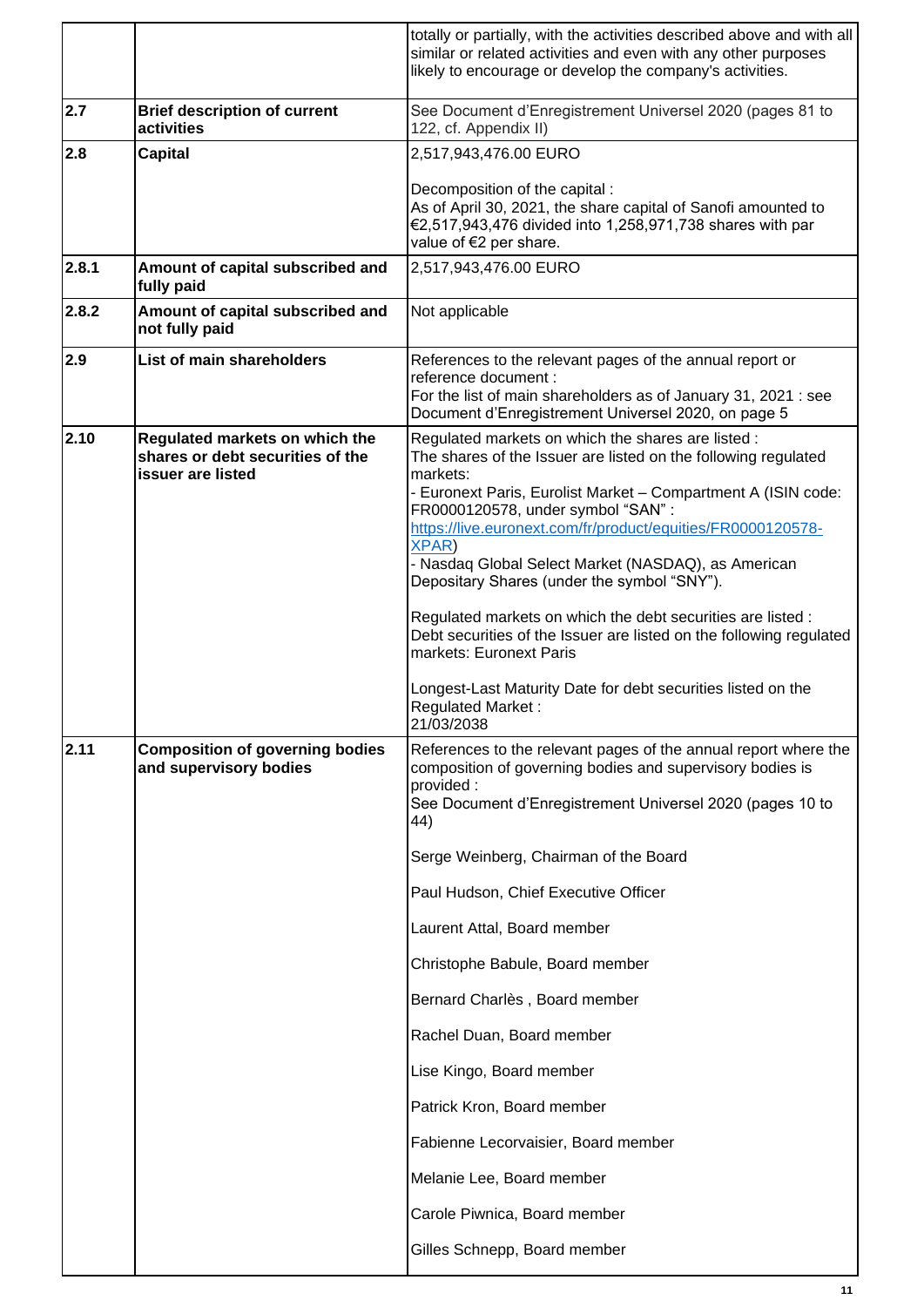|        |                                                                                                                                              | Christian Senectaire, Board member                                                                                                                                                                                                                                                                                                                                                                                                                                                                                                                                                                                                                                   |
|--------|----------------------------------------------------------------------------------------------------------------------------------------------|----------------------------------------------------------------------------------------------------------------------------------------------------------------------------------------------------------------------------------------------------------------------------------------------------------------------------------------------------------------------------------------------------------------------------------------------------------------------------------------------------------------------------------------------------------------------------------------------------------------------------------------------------------------------|
|        |                                                                                                                                              | Diane Souza, Board member                                                                                                                                                                                                                                                                                                                                                                                                                                                                                                                                                                                                                                            |
|        |                                                                                                                                              | Thomas Südhof, Board member                                                                                                                                                                                                                                                                                                                                                                                                                                                                                                                                                                                                                                          |
|        |                                                                                                                                              | Marion Palme, Board member                                                                                                                                                                                                                                                                                                                                                                                                                                                                                                                                                                                                                                           |
| 2.12   | <b>Accounting method for</b><br>consolidated accounts (or failing<br>that, for the annual accounts)                                          | Accounting method for consolidated accounts :<br><b>IFRS</b>                                                                                                                                                                                                                                                                                                                                                                                                                                                                                                                                                                                                         |
| 2.13   | <b>Accounting year</b>                                                                                                                       | Starting on 01/01 ending on 31/12                                                                                                                                                                                                                                                                                                                                                                                                                                                                                                                                                                                                                                    |
| 2.13.1 | Date of the last general annual<br>meeting of shareholders (or<br>equivalent thereof) which has ruled<br>on the last financial year accounts | 30/04/2021                                                                                                                                                                                                                                                                                                                                                                                                                                                                                                                                                                                                                                                           |
| 2.14   | <b>Fiscal year</b>                                                                                                                           | Starting on 01/01 ending on 31/12                                                                                                                                                                                                                                                                                                                                                                                                                                                                                                                                                                                                                                    |
| 2.15   | Auditors of the issuer, who have<br>audited the issuer's annual<br>accounts                                                                  |                                                                                                                                                                                                                                                                                                                                                                                                                                                                                                                                                                                                                                                                      |
| 2.15.1 | <b>Auditors</b>                                                                                                                              | Holder(s):<br>PricewaterhouseCoopers Audit<br>63, rue de Villiers<br>92200 Neuilly-sur-Seine<br>Ernst & Young et Autres<br>Tour First, 1/2 place des Saisons<br>92400 Courbevoie, Paris - La Défense 1                                                                                                                                                                                                                                                                                                                                                                                                                                                               |
| 2.15.2 | Auditors report on the accuracy of<br>the accounting and financial<br>information                                                            | For 2020:<br>The auditor's reports on the consolidated financial statements<br>are available on page 168-172 of the Document<br>d'Enregistrement Universel 2020<br>The auditor's reports on the annual financial statements are<br>available on page 277-280 of the Document d'Enregistrement<br>Universel 2020 (cf Appendix II)<br>For 2019:<br>The auditor's reports on the consolidated financial statements<br>are available on page 172-176 of the Document<br>d'Enregistrement Universel 2019<br>The auditor's reports on the annual financial statements are<br>available on page 283-285 of the Document d'Enregistrement<br>Universel 2019 (cf Appendix II) |
| 2.16   | Other equivalent programmes of<br>the issuer                                                                                                 | U.S. Commercial Paper (U.S.C.P.): 10 billion US Dollars<br>Maturity: maximum 1 year<br>Interest: fixed rate, floating rate or in any other authorized<br>remuneration<br>Ratings: by Standard & Poor's, Moody's and Scope Ratings<br>Uncapped U.S. Bond issuance programme (Registration<br>Statement on Form F-3 filed with the U.S. Securities and<br>Exchange Commission)<br>Interest: fixed rate, floating rate or in any other authorized<br>remuneration                                                                                                                                                                                                       |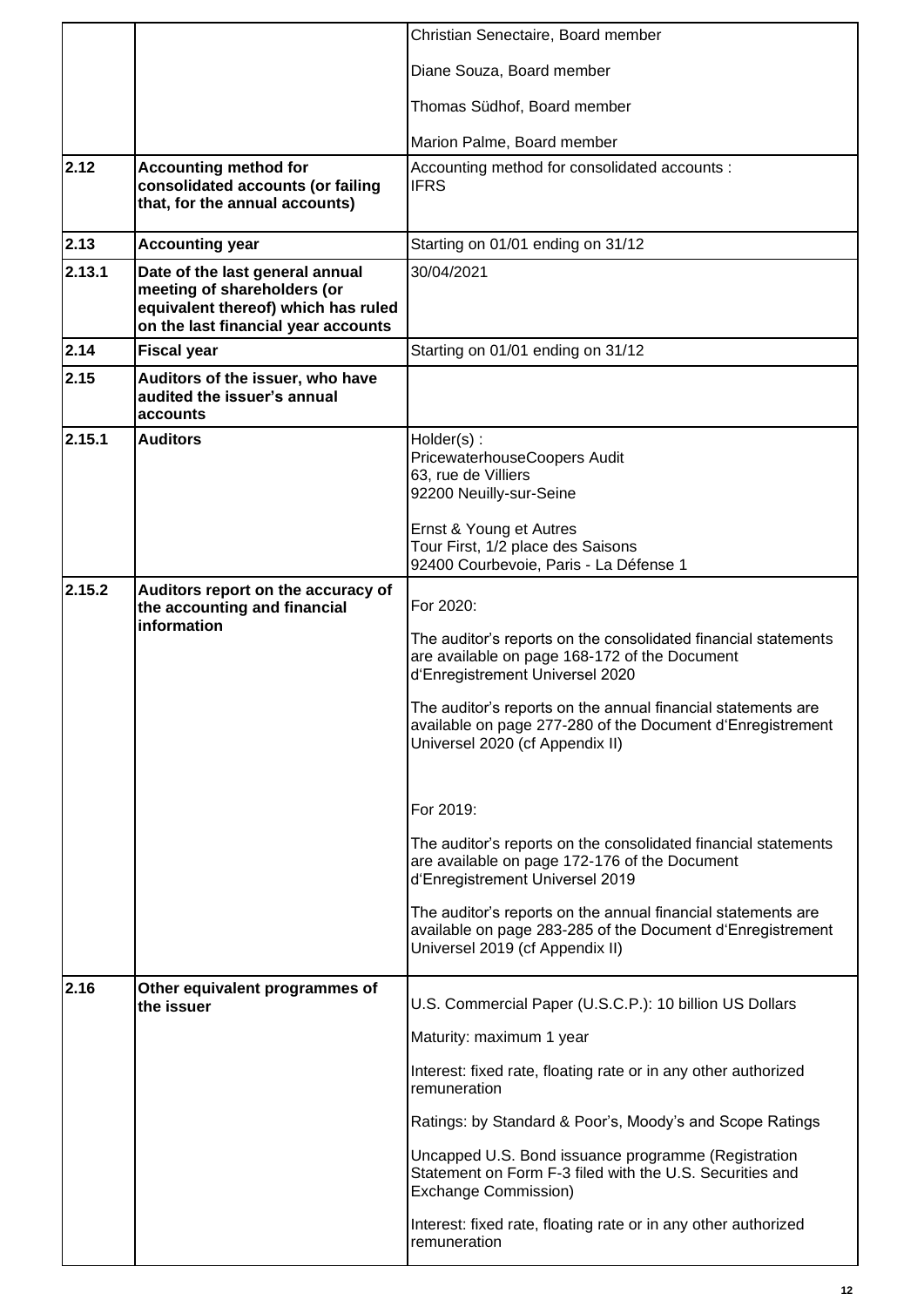|      |                                               | Ratings: by Standard & Poor's, Moody's and Scope Ratings                       |
|------|-----------------------------------------------|--------------------------------------------------------------------------------|
|      |                                               | Euro Medium Term Notes (E.M.T.N.): 25 billion Euros                            |
|      |                                               | Interest: fixed rate, floating rate or in any other authorized<br>remuneration |
|      |                                               | Ratings: by Standard & Poor's, Moody's and Scope Ratings                       |
| 2.17 | <b>Rating of the issuer</b>                   | STANDARD AND POOR'S INTERNATIONAL                                              |
|      |                                               | MOODY'S                                                                        |
|      |                                               | <b>SCOPE RATINGS</b>                                                           |
| 2.18 | Additional information on the issuer Optional |                                                                                |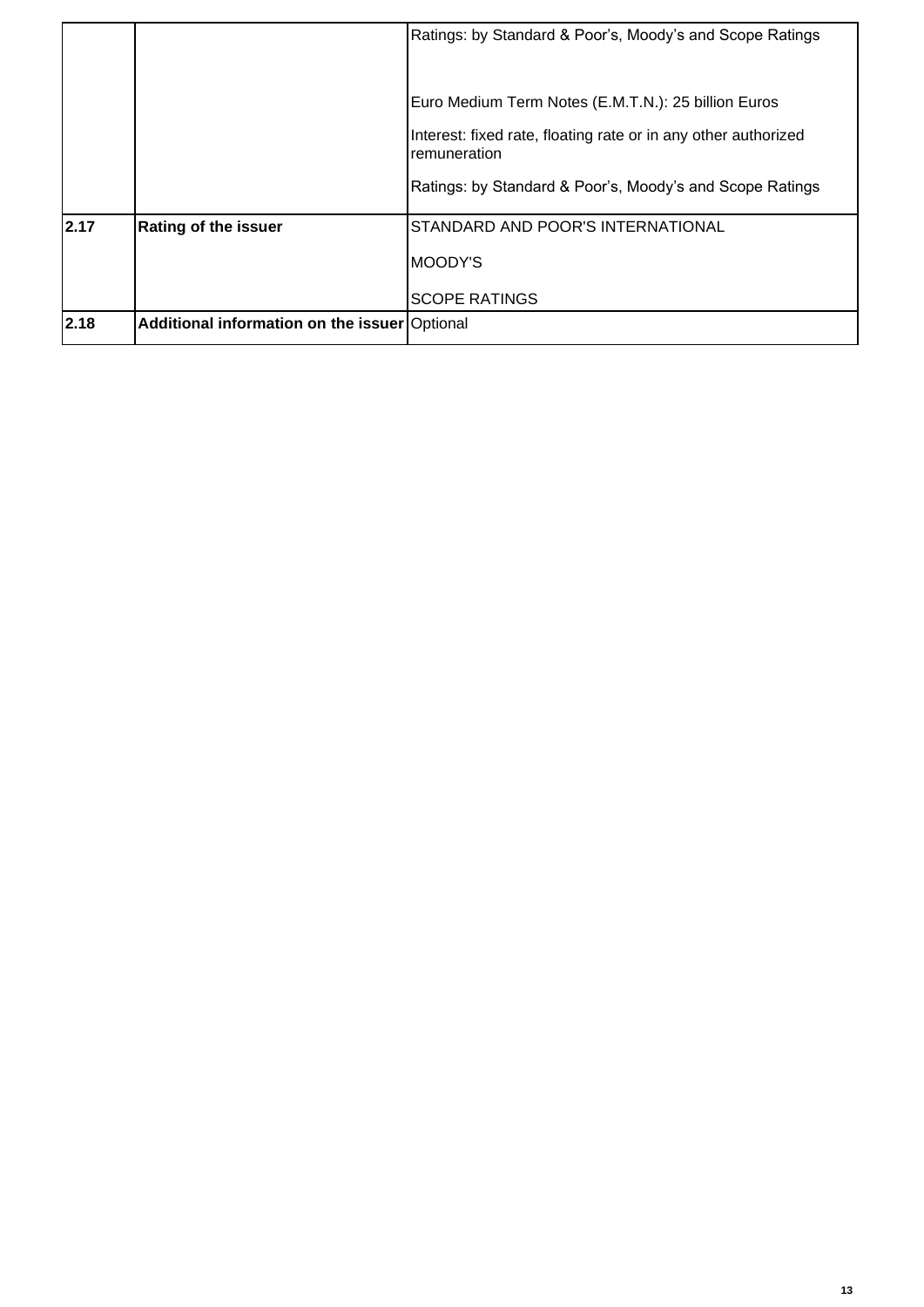## **3. CERTIFICATION OF INFORMATION**

**Articles D. 213-5 et D. 213-9, 4°of the French monetary and financial code and subsequent amendments**

|     | <b>Certification of information of the issuer SANOFI</b>                                                                           |                                                                                                                                                                                                                                                                                      |  |
|-----|------------------------------------------------------------------------------------------------------------------------------------|--------------------------------------------------------------------------------------------------------------------------------------------------------------------------------------------------------------------------------------------------------------------------------------|--|
| 3.1 | Person(s) responsible for the<br>information memorandum<br>concerning the programme of NEU<br><b>CP for the issuer</b>             | Mr - Olivier - KLARIC - Group Treasurer / Senior Vice<br><b>President Financing, Treasury and Insurance - SANOFI</b>                                                                                                                                                                 |  |
| 3.2 | Declaration of the person(s)<br>responsible for the information<br>memorandum concerning the<br>programme of NEU CP for the issuer | To the best of my knowledge, the information provided by the<br>issuer in the financial documentation, including the French<br>summary (if relevant) is accurate, precise and does not<br>contain any omissions likely to affect its scope or any false or<br>misleading information |  |
| 3.3 | Date (DD/MM/YYYY), place of signature,<br>signature                                                                                | 09/06/2021, Paris<br><b>SANOFI</b><br>54, rue de la Boétie<br>75414 Paris Cedex 8<br>Tél.: 01 53 77 40 00<br><b>RCS PARIS B 395 030 844</b>                                                                                                                                          |  |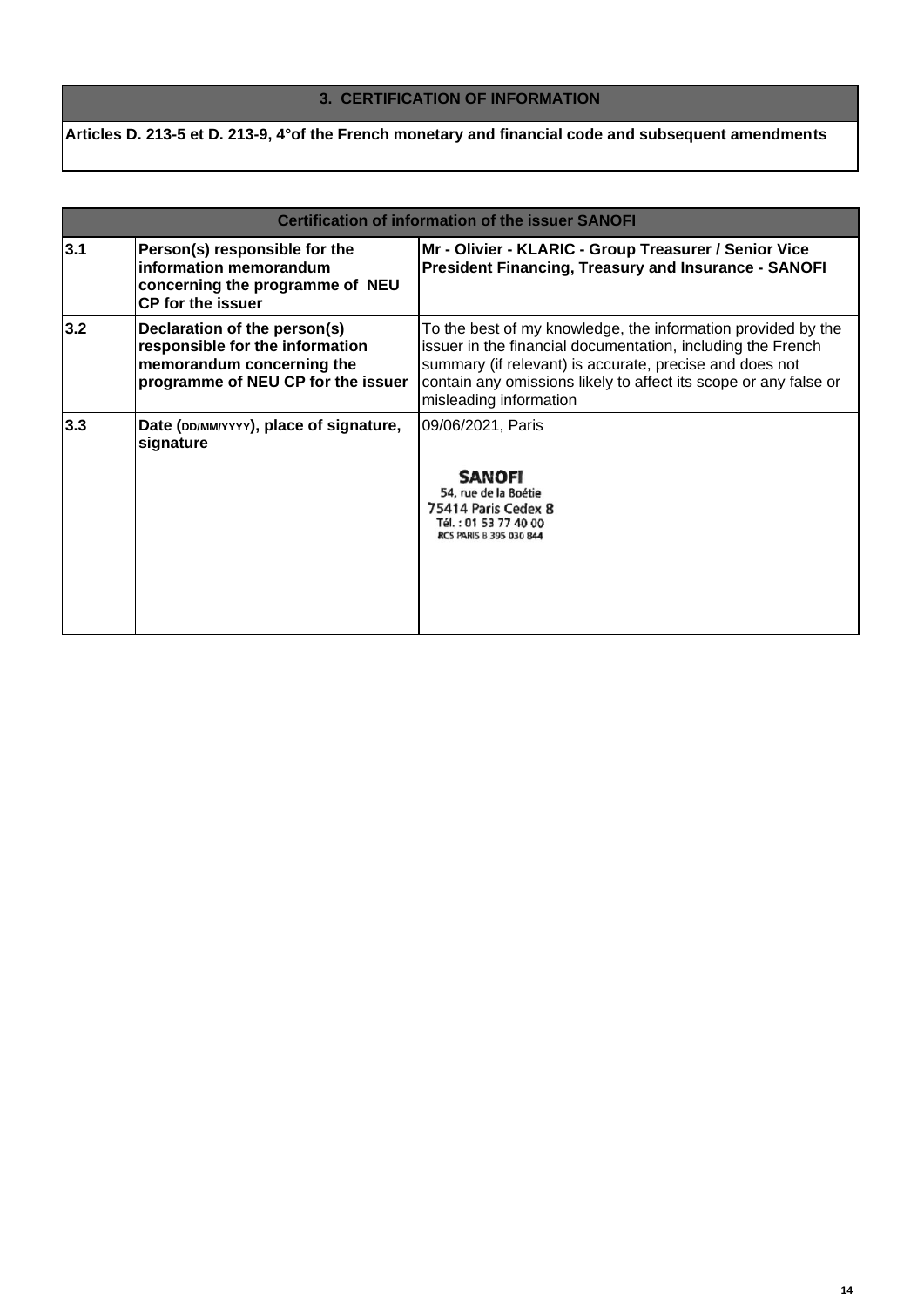| <b>APPENDICES</b><br>Further to articles D.213-9 of the French monetary and financial code and L.232-23 of the French<br>commercial code, financial information mentioned in Article D213-9 of the French monetary and financial<br>code should be made available to any person upon request |                                                                                                     |                                                                                                                                                                              |
|----------------------------------------------------------------------------------------------------------------------------------------------------------------------------------------------------------------------------------------------------------------------------------------------|-----------------------------------------------------------------------------------------------------|------------------------------------------------------------------------------------------------------------------------------------------------------------------------------|
| <b>Appendice 1</b>                                                                                                                                                                                                                                                                           | Documents available to the<br>shareholders annual general<br>meeting or the equivalent <sup>2</sup> | Annual general meeting 2021<br>Annual report for the financial year ended 31/12/2020<br>Annual general meeting 2020<br>Annual report for the financial year ended 31/12/2019 |
| <b>Appendice 2</b>                                                                                                                                                                                                                                                                           | <b>Annual report</b><br><b>Year 2021</b>                                                            | https://www.sanofi.com/fr/investisseurs/rapports-et-<br>publications/rapports-financiers-et-rse                                                                              |
| <b>Appendice 3</b>                                                                                                                                                                                                                                                                           | <b>Annual report</b><br><b>Year 2020</b>                                                            | https://www.sanofi.com/fr/investisseurs/rapports-et-<br>publications/rapports-financiers-et-rse                                                                              |